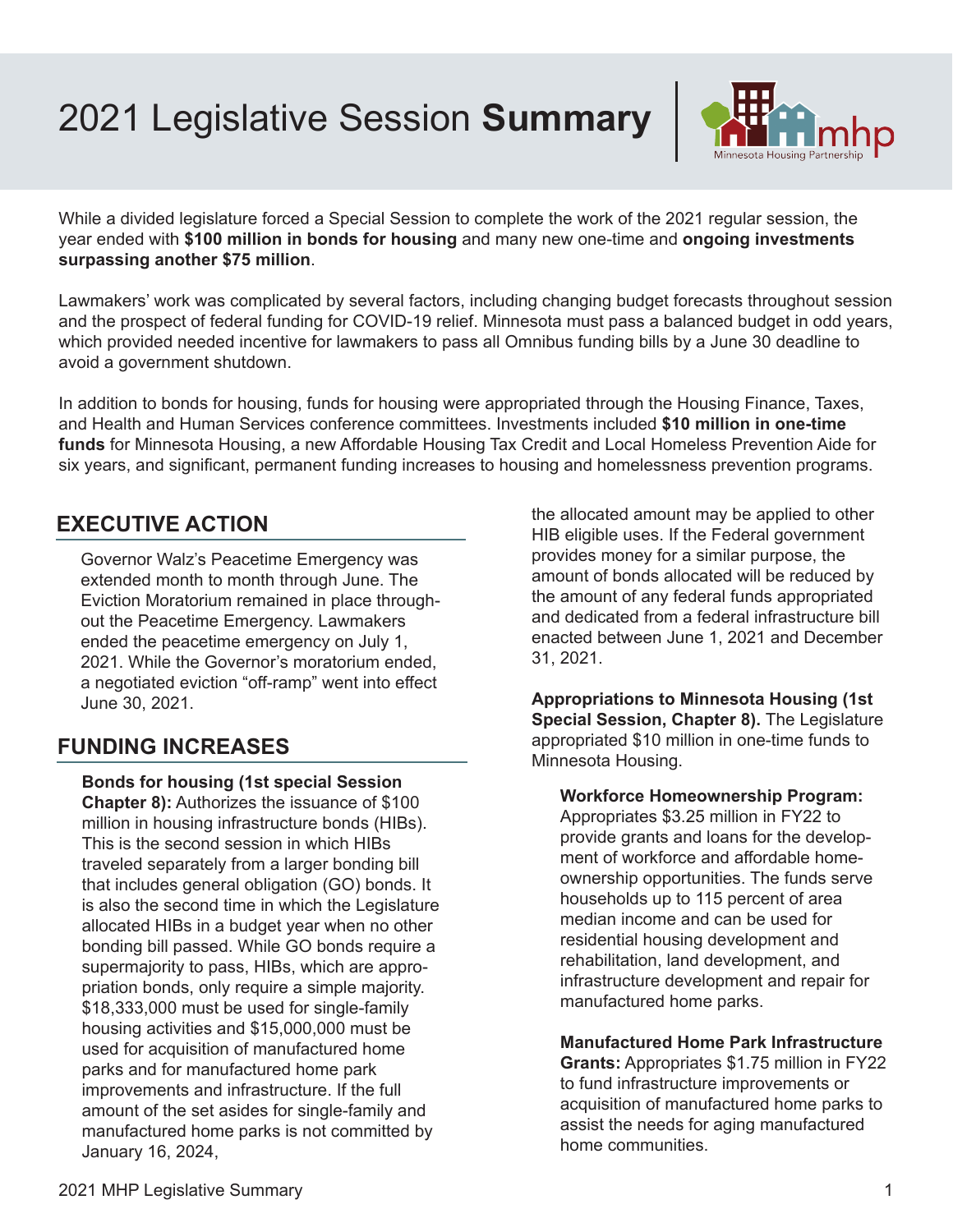### **Local Housing Trust Funds State Match:**

Appropriates \$1 million in FY22 for grants to local housing trust funds. Grant amounts are equal to a 100 percent match of new public revenue commitments of up to \$150,000. If there are sufficient funds, a 50 percent match of new revenue commitments that are more than \$150,000 but no more than \$300,000.

#### **Economic Development and Housing Challenge (Challenge Fund):** Appropri-

ates an additional \$2.8 million one-time in FY22. Funds both multifamily rental and single-family homeownership new construction and redevelopment.

#### **Homeownership Assistance Fund (HAF):**

Appropriates an additional \$1 million in FY22 to assist persons and families of low and moderate income in the purchase of affordable residential housing. Funds can be used for down payment and closing-cost assistance.

**Shelter Bill of Rights Taskforce:** Appropriates \$200,000 one-time to establish a task force on shelter and requires a report to the legislature on the task force's findings and recommendations.

## **Providing Shelter and Support (1st Special Session Chapter 7)**

**Housing Supports:** Removes language related to housing support absent days (effective July 1, 2021) so that people do not lose their housing when receiving in-patient medical treatment. Increases the base for the monthly housing support room and board rate by \$50 for residents in certain settings (effective July 1, 2022).

### **Emergency Services Program (ESP):**

The bill funds ESP at \$6 million annually, on an ongoing basis. The current base budget for this program is a \$844,000 per year. ESP can be used for shelter operations, including transportation, childcare, mental and behavioral health care, and more.

**Shelter capital:** Appropriates \$1 million annually to preserve shelter infrastructure and make improvements that promote health, safety, and accessibility.

### **Minnesota Family Investment Program (MFIP):** Indexes to inflation to ensure that this cash benefit program for families with very low incomes keeps up with the rising costs of food, housing, and other necessities. Also makes a one-time payment to MFIP recipients as they recover from the COVID-19 Pandemic.

**Taxes (1st Special Session Chapter 14).** The 2021 tax bill was significant as it established two new programs and authorized new uses of tax increment financing to support affordable housing.

**Affordable Housing Tax Credit:** Establishing the Affordable Housing Tax Credit at \$9.9 million annually for the next 6 years, making this the largest new and ongoing investment to support affordable housing development and preservation since 2013. Establishes the housing tax credit contribution fund to make grants or loans to eligible recipients for eligible single family and multifamily affordable housing developments for persons and families with low and moderate incomes (80 percent of area median income for multifamily and 115 percent of area median income for single family). Allows taxpayers to claim a credit for contributions to the housing tax credit contribution fund or contributions designated for a specific project. The credit equals 85 percent of the amount contributed in the taxable year. Stipulates set asides of the following amount: ten percent for townships and cities outside the metropolitan area with a population of less than 2,500; 35 percent for projects for persons and families at or below 50 percent of the area median income; and 25 percent for single-family housing. After September 1, any remaining financing available after these set-asides may be awarded to any project. Sunsets the credit after tax year 2028. Appropriates \$100,000 annually to Minnesota Housing for administrative and personnel costs associated with the credit.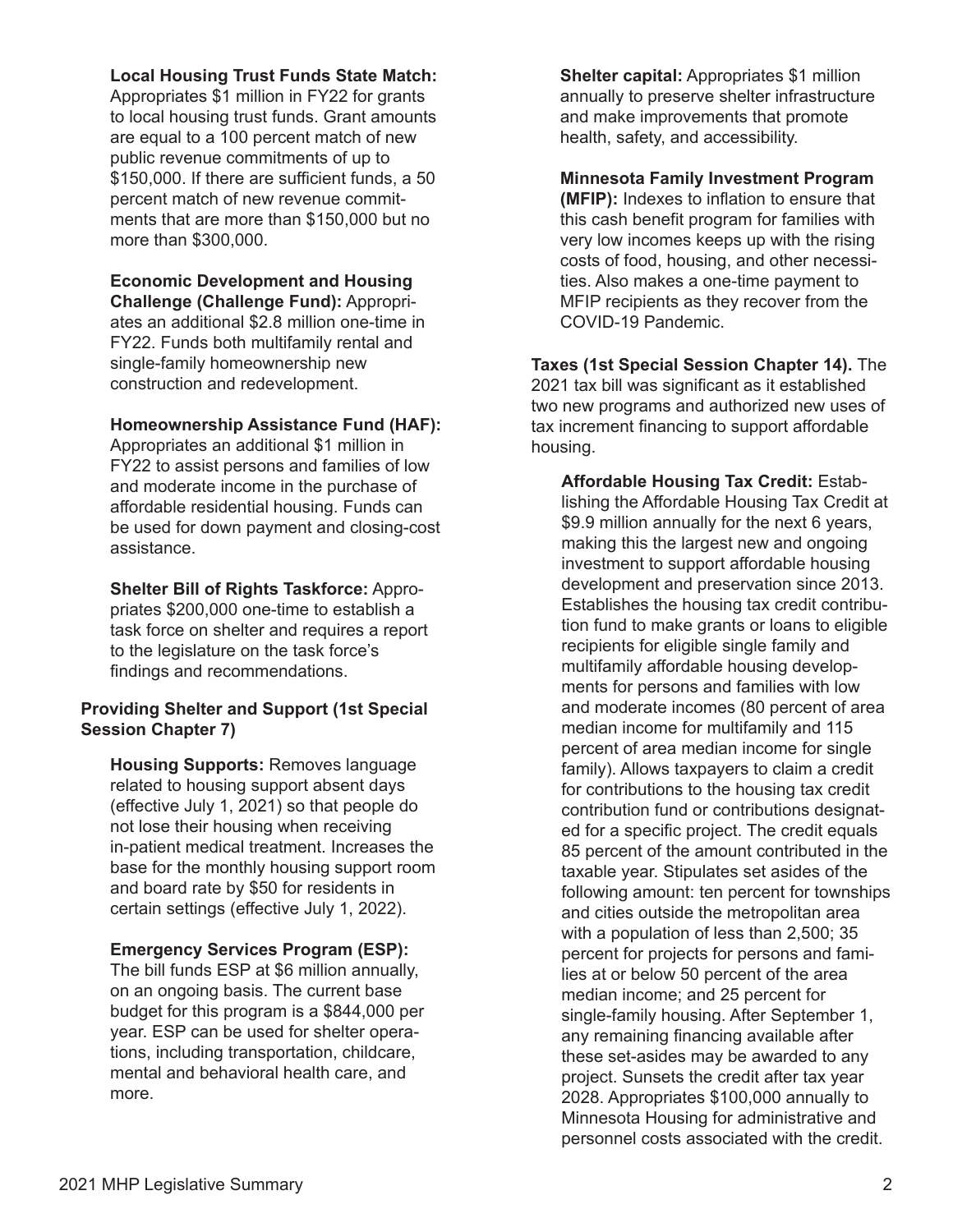**Temporary 4d valuation reduction; study** 

**implications of rate reduction:** Sets the first-tier limit for class 4d property at \$100,000 for assessment years 2022 and 2023. Beginning with assessment year 2024, the first-tier limit is annually adjusted. Requires the commissioners of revenue and housing to produce a report analyzing the impact of reducing the classification rate of the first-tier of 4d property to 0.25 percent. The report must be completed by January 15, 2022.

**Historic Preservation:** Extends the sunset date on the historic structure rehabilitation credit for one year.

**Local Homeless Prevention Aid:** Appropriates \$20 million annually for six years and provides new state aid to counties that can be used to fund family homeless prevention and assistance projects. The purpose of the aid is to ensure that no child is homeless by keeping families from losing housing and helping those experiencing homelessness find housing. Distributes aid based on the population of the county and each county's percentage share of students experiencing homelessness, except that each county must receive at least \$5,000 per year. Sunsets the program after six years. The aid will be administered by the Department of Revenue.

# **Property Taxes (1st Special Session Chapter 14)**

**Local Housing Trust Fund Pilot:** Allows the cities of Minnetonka, Richfield, and St. Louis Park to transfer tax increment accumulated for housing development to the city's housing trust fund. Once transferred, increment is not subject to income or rent restrictions required for housing development under TIF laws. Increment transferred under this section may only be used to make grants, loans, and loan guarantees for the development, rehabilitation, or financing of housing, or to match other funds from federal, state, or private resources for housing projects. The authority to make transfers under this section expires December 31, 2026.

#### **Tax Increment Financing (TIF) for**

**single-family:** Allows tax increment financing districts that have elected to increase pooling by ten percent to use the increment for owner-occupied housing meeting the requirements of a Housing TIF district, in addition to current law low-income rental housing.

**Lengthens TIF five year rule:** Extends the five-year rule by three years for a total of eight years for redevelopment districts that were certified after December 31, 2017 and before June 30, 2020.

# **POLICY CHANGES**

**Eviction moratorium phaseout:** Voids the governor's orders (EO 20-14, 20-73, and 20-79) that prevent eviction and lease terminations during the COVID-19 Peacetime Emergency and creates an "off-ramp" for the moratorium that will leave some protections in place for 105 days, or until June 1, 2022. A tenant who owes rent or fees accrued during the peacetime emergency or phaseout period continues to owe those rents and fees. Prohibits an eviction for nonpayment of rent against a tenant who has a pending application or rental assistance from the federal COVID-19 emergency rental assistance funding.

The timing of continued protections against some evictions varies in length:

- Starting June 30: Renters who have materi-**•** ally violated their lease can have their lease terminated. Renters who qualify but refuse to apply for rental assistance can be evicted.
- Starting July 14: Renters who have materi-**•** ally violated their lease can be evicted.
- Starting August 13: A landlord can terminate **•** a lease if a renter has not paid his or her rent and is not eligible for emergency rental assistance.
- **•** Starting September 12: Renters who have not paid their rent and who are not eligible for emergency rental assistance can be evicted.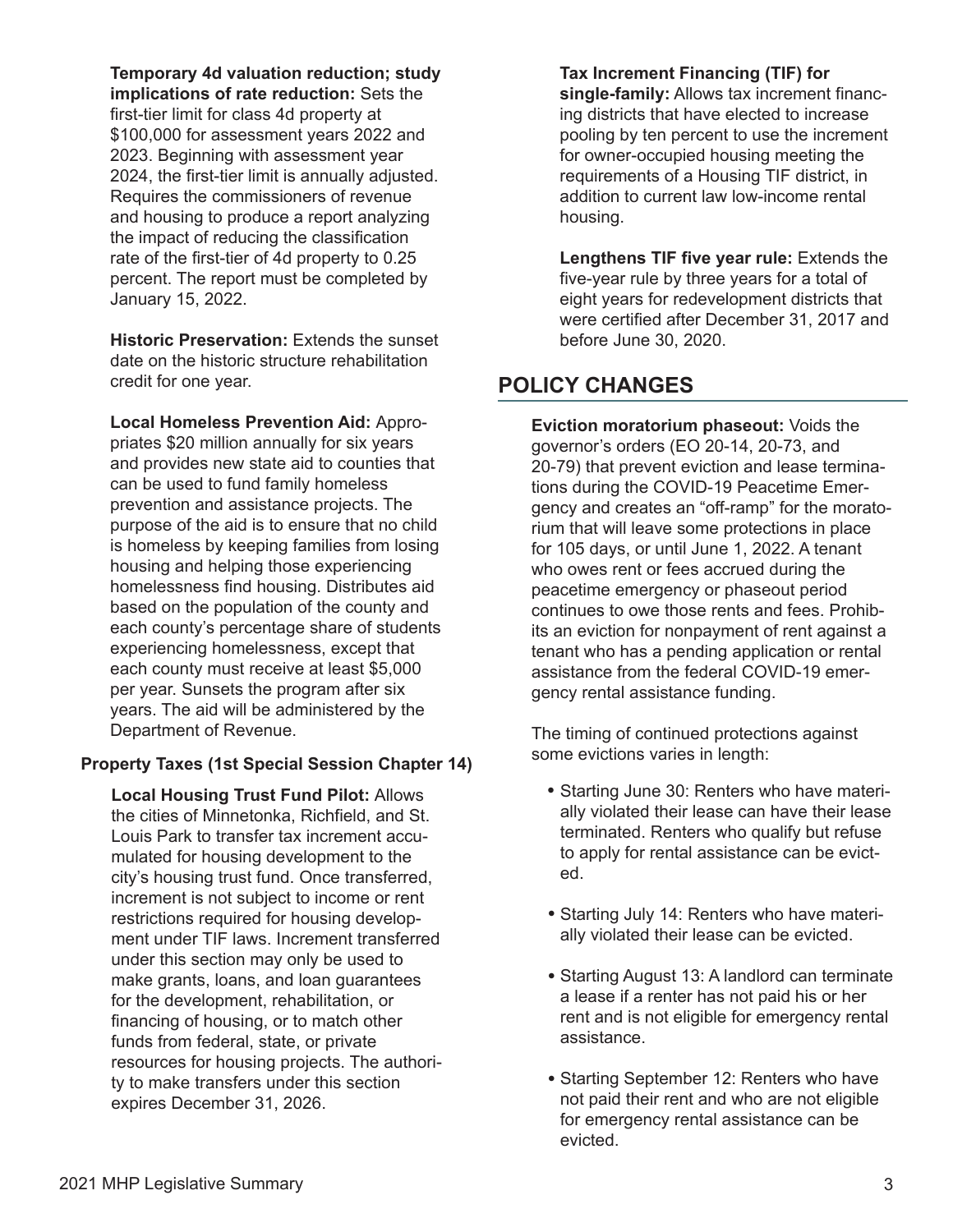- Starting October 12: All lease termination **•** and eviction protections are lifted, unless someone is eligible for emergency rental assistance and have a pending application.
- Starting June 1, 2022: All lease termination **•** and eviction protections related to the COVID-19 pandemic are lifted.

The bill requires a landlord to provide a notice to a tenant 15 days before filing an eviction if the eviction is for nonpayment during the 105 days following enactment. The notice must inform the tenant that the governor's eviction moratorium has ended, that they may be subject to an eviction, the amount the tenant owes, and where the tenant can get information on rental assistance. A court could stay the eviction if the notice is not provided. (1st Special Session Chapter 8)

### **Titling reform coop and nonprofit manufac-**

**tured housing:** Permits an owner of a manufactured home to title their home as real property if the land is owned by a cooperative or nonprofit. To date, manufactured homes have been treated as personal property regardless of land ownership. (1st Special Session Chapter 8)

#### **Energy Conservation and Optimization**

**(ECO) Act:** Reorganizes and makes numerous changes to the Conservation Improvement Program (CIP), including increased utility spending on programs serving under-resourced customers and fuel switching incentives for Minnesota's investor-owned utilities and co-ops. Requires investor-owned utilities to increase the amount of money to be spent on energy efficiency improvements for under-resourced households. (Regular Session Chapter 29)

#### **Appraisal bias in real estate valuations:**

Requires a real estate property appraiser to complete a continuing education course within two years of receiving a real estate appraiser's license that teaches how to recognize and prevent valuation bias. The bill defines valuation bias as an appraisal methodology or technique that harms a protected class, as defined by the federal Fair Housing Act of 1968. (Regular Session Chapter 16)

**Sprinklers in Public Housing:** Requires an automatic sprinkler system to be installed in the portions of an existing public housing building in which an automatic sprinkler system would be required if the building were constructed today. Retrofits are required by 2033. The legislation applies to all public housing building with living spaces above 75 feet, the highest reach of many fire department vehicles. (1st Special Session Chapter 10)

**Capacity building grants:** Adds federally recognized American Indian Tribes in Minnesota and Tribal housing corporations to the entities to whom grants for affordable housing may be made in a natural disaster area. Effective August 1, 2021. (1st Special Session Chapter 8)

**Rehabilitation loans:** Eliminates the limitation on rehabilitation loans that prohibits a rehabilitation loan to be made in an amount that would exceed 110 percent of a property's market value, except in the case of accessibility improvements. Effective August 1, 2021. (1st Special Session Chapter 8)

#### **Rehabilitation loans manufactured housing:**

Authorizes Minnesota Housing to make rehabilitation loans for the purpose of replacement of manufactured homes. Also increases the maximum rehabilitation loan amount to \$37,500. Effective August 1, 2021. (1st Special Session Chapter 8)

**Community land trusts income limitation:**  Eliminates language referencing family income requirements for purposes of community land trusts in a property tax statute and clarifies the income limitation under the definition of "persons and families of low and moderate income" for purposes of community land trusts is 115 percent of the greater of state median income, or area or county median income. Effective August 1, 2021. (1st Special Session Chapter 8)

**Window fall prevention device code:** Specifies that window fall prevention devices are not required in one- and two- family dwellings and townhomes when windows meet certain criteria. (1st Special Session Chapter 8)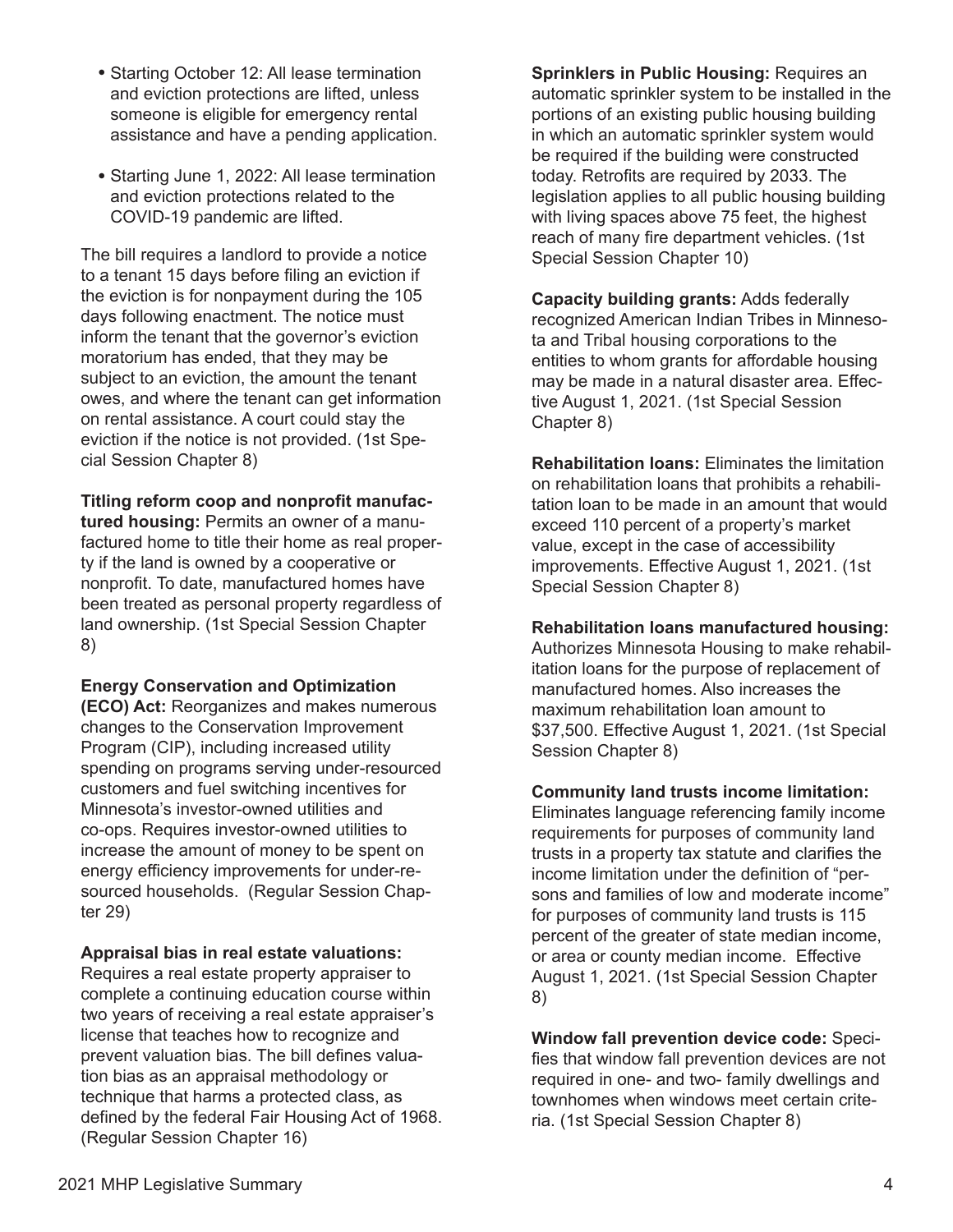# **Service dog public accommodations:** Removes the requirement that a service dog

must have identification from a recognized school for service animals. Clarifies that a service animal does not have to wear a physical identification about its training, and that it can be determined that it is an unfair discriminatory practice for the owner of housing to deny a person with a disability the use of a service animal even when the physical identification is not present. (1st Special Session Chapter 8)

**Technical assistance:** Authorizes Minnesota Housing to provide technical assistance and support to increase the capacity of entities to meet affordable housing needs. Effective August 1, 2021. (1st Special Session Chapter 8)

# **BILLS THAT DID NOT PASS**

# **Bills heard in both bodies**

**Class 4d property tax rate reduction (HF1157/SF316):** Bill set the class rate for qualifying Class 4d properties at .25 percent, resulting in change to current law class rate for 4d property at .75 percent on the first-tier value and .25 percent of the value exceeding the first-tier amount for each unit. The 4d property tax program provides a property tax reduction for qualifying units affordable to households at 60 percent area median income. Included in the Senate Omnibus Tax Bill.

# **Capture of the mortgage registry and deed**

**taxes** (HF998/SF1474). Bill appears in Regular Session House Omnibus Tax bill; collected \$10 million annually from the mortgage registry and deed taxes to fund the workforce and affordable homeownership development program. Included in the House Omnibus Tax Bill.

**Homeownership Education, Counseling and** 

**Training HECAT)** funding (HF1635/SF1928) Appropriated \$1,028,000 in fiscal year 2022 and \$1,028,000 in fiscal year 2023 are appropriated from 1the general fund to the commissioner of the Housing Finance Agency for deposit in the 1.9 housing development fund for the homeownership education, counseling, and training 1.10 program under Minnesota Statutes, section 462A.209

**Greater Minnesota infrastructure grant program funding provided, bonds issued, and money appropriated (HF430/SF1903):** Created the greater Minnesota housing infrastructure grant program to provide funding for eligible workforce housing development projects outside of the metropolitan area. General obligation bonds are authorized to be issued and sold by the state to fund the grant program. Appropriated \$2.5 million of general obligation bond proceeds to the commissioner for the greater Minnesota housing infrastructure grant program.

**Greater Minnesota Workforce Housing Development Program modifications, and money appropriated** (HF619/SF752) Allowed grants of up to 50 percent of the project costs, as opposed to the current requirement that grants must not exceed 25 percent of the cost. Appropriated \$6 million over the biennium.

# **Greater Minnesota fix up fund**

(HF1916/SF1904) Appropriated \$5 million in 2022 to provide grants of up to \$200,000 to assist cities in rehabilitating housing outside the seven-county metro area.

# **Bills heard only in House**

**Source of Income Protections (HF835):**  Amends the Minnesota Human Rights Act to prohibit discrimination in housing against an individual who is receiving public assistance. This bill was a priority for the Walz administration. Included in the House Judiciary and Civil Law Omnibus Bill.

**Bring it home (HF40/SF333):** This bill creates and funds a new rent assistance program administered by the Minnesota Housing Finance Agency (MHFA) designed to assist low-income individuals and families who spend more than 30 percent of their annual income on rent. Under the program, MHFA would issue grants to local housing authorities. The local housing authorities then would issue assistance to eligible persons, calculated on the difference between 30 percent of household income and the rent charged.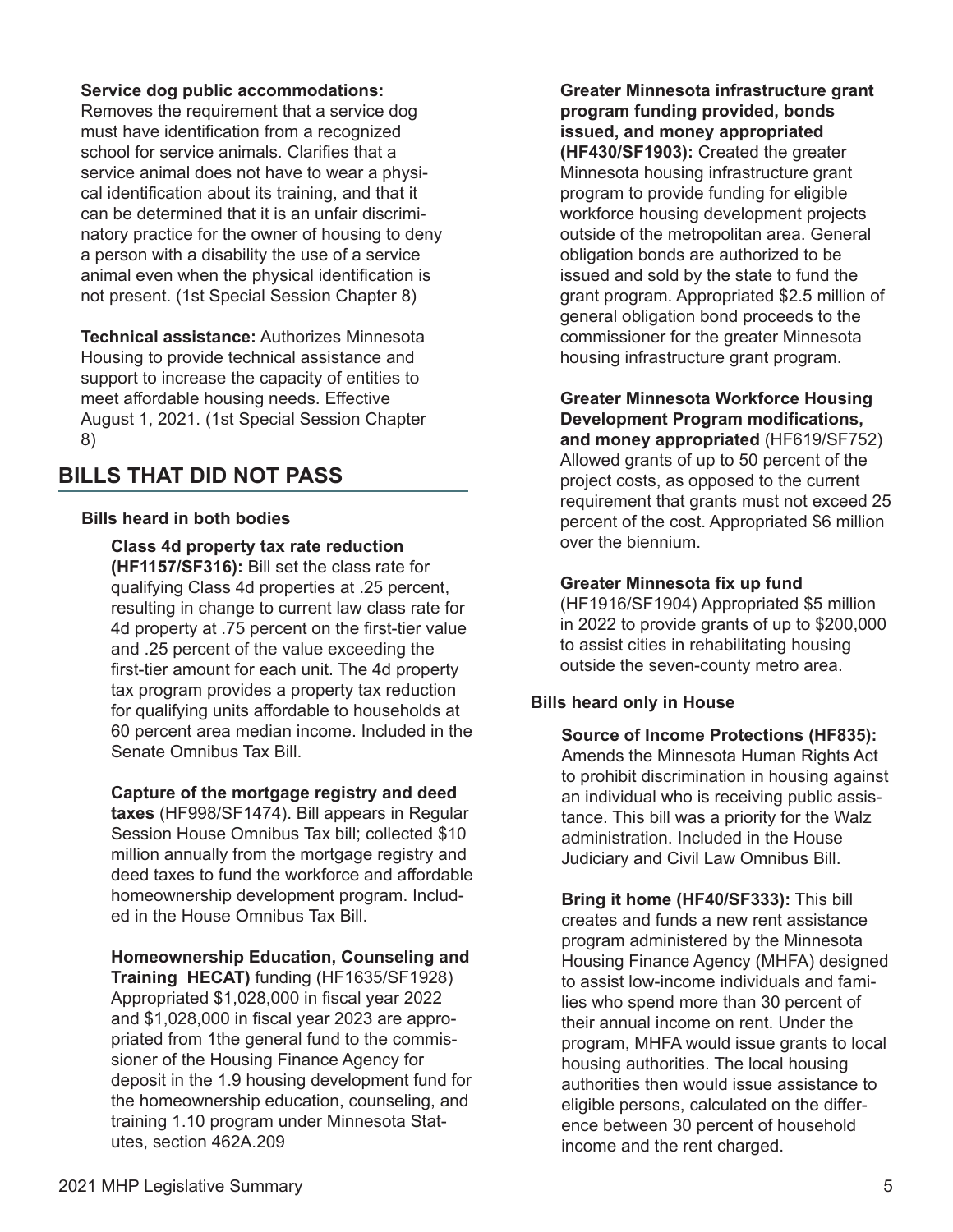# **Naturally Occurring Affordable Housing**

**(NOAH) (HF443/SF768):** Appropriates \$50 million to Minnesota Housing to make loans or grants to certain owners of NOAH properties. The funds must be used to acquire and rehabilitate NOAH properties that are at risk of increased rents and are occupied by tenants at risk of displacement. A funding recipient is obligated through a deed restriction to maintain a NOAH property at one of three levels of affordability for at least 15 years. Included in the House Omnibus Housing Bill.

# **NOAH HIB Eligibility (HF1118/SF1954):**

Proposal would expand eligible use for HIBs to multiunit rental housing, that otherwise does not receive place-based state or federal government subsidies and where most of the units are affordable to individuals and families with incomes at or below 60 percent of area median income.

#### **Housing discrimination testing (HF567):**

Appropriates \$500,000 in fiscal year 2022 from the general fund to the Minnesota Housing Finance Agency for grants to nonprofits to investigate and report on housing discrimination because of race, national origin, disability, color, creed, religion, sex, marital status, status with regard to public assistance, or familial status by conducting statewide fair housing testing.

**Manufactured opportunity to purchase** 

**(HF112/SF1282):** Repeals the current notice to residents and others when a manufactured home park owner is planning to offer the park for sale and replaces it with the following notice requirements: requires the owner of a manufactured home park to provide notice to the residents and the Minnesota Housing Finance Agency 60 days before accepting an offer on the property and the requirements of the notice; provides that a representative of the residents of the manufactured home park can submit an offer within 60 days of the notice and if the park owner does not accept the offer, the park owner cannot accept another offer until 31 days after notice of rejection of the residents' offer to purchase; and requires that if the residents purchase the manufactured home park that the

property be maintained as a manufactured home park or other affordable housing property for 50 years after the purchase and requires a covenant be contained in the deed that the property will meet this requirement.

## **Deep Affordability HIB Eligibility**

**(HF1634/SF1586):** Proposal would expand eligibility for HIBs to permanent housing affordable to households at or below 50 percent of area median income, including construction, acquisition, and rehabilitation; additional preference would be provided to housing affordable to households at or below 30 percent of area median income. Included in the House Omnibus Housing Bill.

**Lead safe homes (HF616/SF1077):** This bill establishes the Dustin Luke Shields Act and appropriates \$500,000 annually for grants to increase lead testing and make rental housing lead safe. Only two grants would be issued under the pilot program: one in the metropolitan area and one in greater Minnesota. Included in the House Omnibus Housing Bill.

**Prohibiting certain fees and restricting entry (HF399/SF773):** Bill prohibited landlords from imposing ongoing fees that do not relate to a service provided by the landlord, imposed a penalty for violating this section and restricted landlord entry into a residential unit to between 8:00 am and 8:00 pm. Included in the House Omnibus Housing Bill.

**Minimum Heat and Repair Requirements (HF398/SF772):** Bill required landlord to maintain a minimum temperature of 68 degrees from October 1 to April 30; additions made to list of emergency issues under Minnesota law for which tenant can petition for repair to include no working refrigerator, no working air conditioning if advertised, notice of condemnation for unsafe/unsanitary conditions, non-working elevators, and infestations; setting filing fee for emergency repairs to be the same as amount set for complaints and counterclaims.